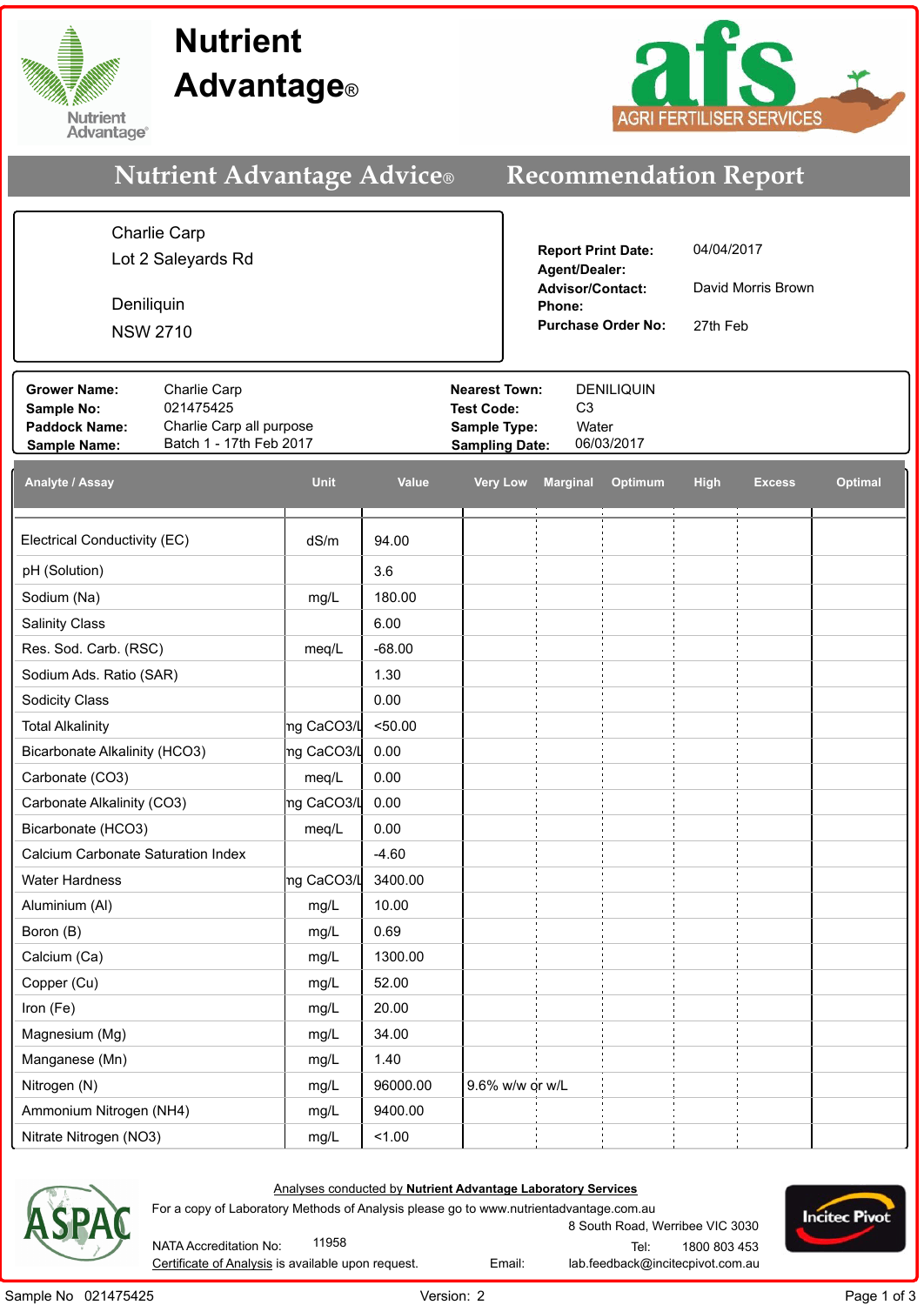

 $\mathsf{L}$ 

# **Nutrient Advantage**®



**Nutrient Advantage Advice® Recommendation Report**

| <b>Grower Name:</b><br>021475425<br><b>Sample No:</b><br><b>Paddock Name:</b><br><b>Sample Name:</b> | Charlie Carp<br>Charlie Carp all purpose<br>Batch 1 - 17th Feb 2017 |              | <b>Nearest Town:</b><br><b>Test Code:</b><br>Sample Type:<br><b>Sampling Date:</b> | C <sub>3</sub><br>Water | <b>DENILIQUIN</b><br>06/03/2017 |             |               |                |
|------------------------------------------------------------------------------------------------------|---------------------------------------------------------------------|--------------|------------------------------------------------------------------------------------|-------------------------|---------------------------------|-------------|---------------|----------------|
| Analyte / Assay                                                                                      | <b>Unit</b>                                                         | <b>Value</b> | <b>Very Low</b>                                                                    | <b>Marginal</b>         | Optimum                         | <b>High</b> | <b>Excess</b> | <b>Optimal</b> |
| Phosphorus (P)                                                                                       | mg/L                                                                | 9900.00      | 0.99% w/w or w/L                                                                   |                         |                                 |             |               |                |
| Potassium (K)                                                                                        | mg/L                                                                | 56000.00     | 5.6% w/w or w/L                                                                    |                         |                                 |             |               |                |
| Sulphur (S)                                                                                          | mg/L                                                                | 3600.00      |                                                                                    |                         |                                 |             |               |                |
| Zinc (Zn)                                                                                            | mg/L                                                                | 3.40         |                                                                                    |                         |                                 |             |               |                |
| <b>Total Dissolved Solids</b>                                                                        | mg/L                                                                | 63000.00     |                                                                                    |                         |                                 |             |               |                |
| <b>Total Phosphorus</b>                                                                              | mg/L                                                                | 11000.000    |                                                                                    |                         |                                 |             |               |                |
| <b>Total Potassium</b>                                                                               | mg/L                                                                | 56000.000    |                                                                                    |                         |                                 |             |               |                |
| <b>Total Sulphur</b>                                                                                 | mg/L                                                                | 4600.00      |                                                                                    |                         |                                 |             |               |                |
| <b>Total Calcium</b>                                                                                 | mg/L                                                                | 1600.0000    |                                                                                    |                         |                                 |             |               |                |
| <b>Total Magnesium</b>                                                                               | mg/L                                                                | 430.000      |                                                                                    |                         |                                 |             |               |                |
| <b>Total Sodium</b>                                                                                  | mg/L                                                                | 1700.0000    |                                                                                    |                         |                                 |             |               |                |
| <b>Total Manganese</b>                                                                               | mg/L                                                                | 16.00        |                                                                                    |                         |                                 |             |               |                |
| <b>Total Iron</b>                                                                                    | mg/L                                                                | 390.00       |                                                                                    |                         |                                 |             |               |                |
| <b>Total Copper</b>                                                                                  | mg/L                                                                | 69.00        |                                                                                    |                         |                                 |             |               |                |
| <b>Total Zinc</b>                                                                                    | mg/L                                                                | 47.00        |                                                                                    |                         |                                 |             |               |                |
| <b>Total Molybdenum</b>                                                                              | mg/L                                                                | 0.21         |                                                                                    |                         |                                 |             |               |                |
| <b>Total Boron</b>                                                                                   | mg/L                                                                | 7.80         |                                                                                    |                         |                                 |             |               |                |
| <b>Total Aluminium</b>                                                                               | mg/L                                                                | 210.00       |                                                                                    |                         |                                 |             |               |                |
| <b>Total Cobalt</b>                                                                                  | mg/L                                                                | 0.18         |                                                                                    |                         |                                 |             |               |                |
| <b>Total Lead</b>                                                                                    | mg/L                                                                | 0.13         |                                                                                    |                         |                                 |             |               |                |
| <b>Total Cadmium</b>                                                                                 | mg/L                                                                | 0.18         |                                                                                    |                         |                                 |             |               |                |
| <b>Specific Gravity</b>                                                                              | g/cm3                                                               | 1.0          |                                                                                    |                         |                                 |             |               |                |

The results reported pertain only to the sample submitted

Analyses performed on an 'as received' basis

\* One or more components of this test are below their detection limit. The value used is indicative only.